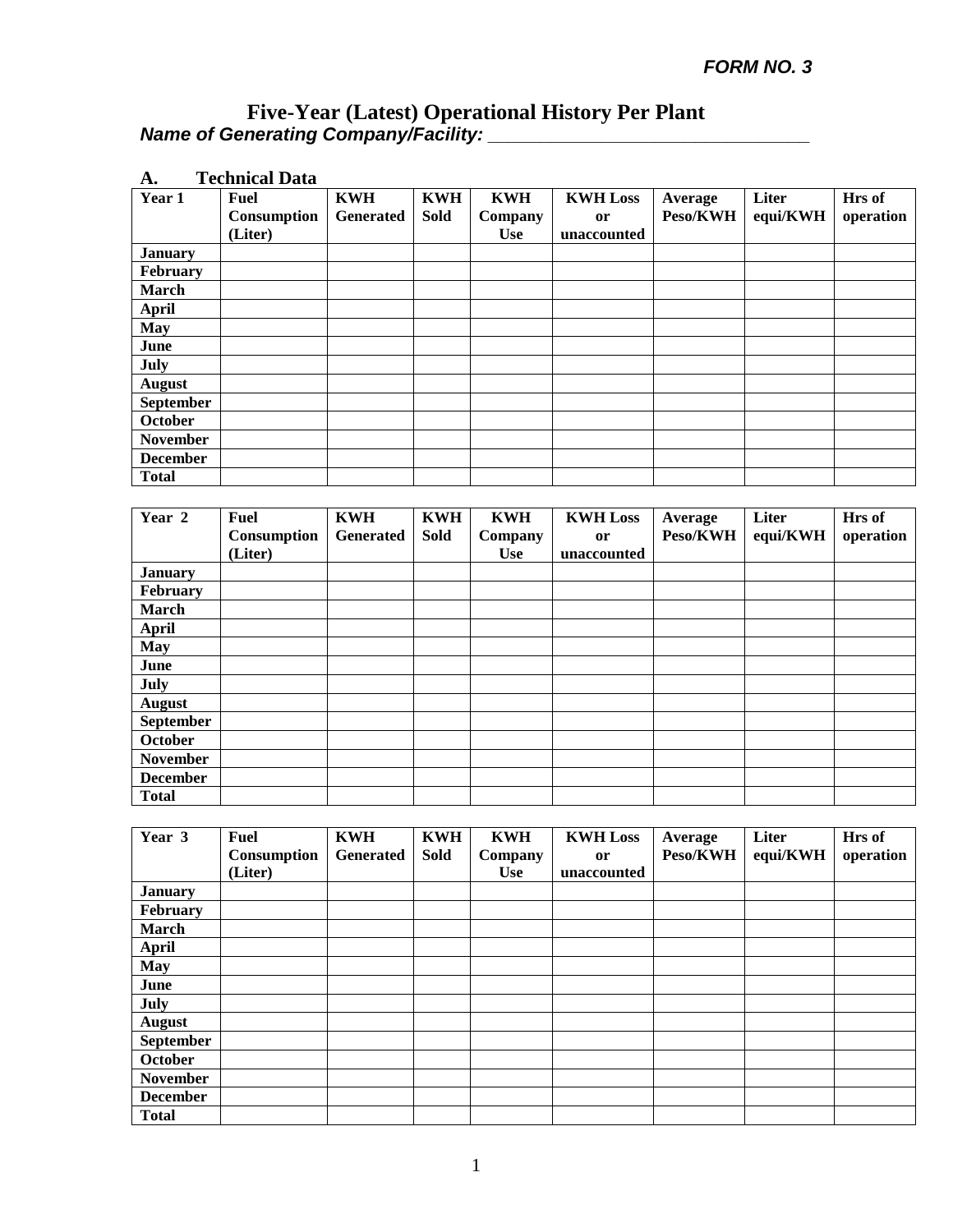| Year 4           | <b>Fuel</b><br>Consumption<br>(Liter) | <b>KWH</b><br>Generated | <b>KWH</b><br><b>Sold</b> | <b>KWH</b><br>Company<br><b>Use</b> | <b>KWH Loss</b><br><sub>or</sub><br>unaccounted | Average<br>Peso/KWH | Liter<br>equi/KWH | Hrs of<br>operation |
|------------------|---------------------------------------|-------------------------|---------------------------|-------------------------------------|-------------------------------------------------|---------------------|-------------------|---------------------|
| <b>January</b>   |                                       |                         |                           |                                     |                                                 |                     |                   |                     |
| February         |                                       |                         |                           |                                     |                                                 |                     |                   |                     |
| <b>March</b>     |                                       |                         |                           |                                     |                                                 |                     |                   |                     |
| <b>April</b>     |                                       |                         |                           |                                     |                                                 |                     |                   |                     |
| <b>May</b>       |                                       |                         |                           |                                     |                                                 |                     |                   |                     |
| June             |                                       |                         |                           |                                     |                                                 |                     |                   |                     |
| July             |                                       |                         |                           |                                     |                                                 |                     |                   |                     |
| <b>August</b>    |                                       |                         |                           |                                     |                                                 |                     |                   |                     |
| <b>September</b> |                                       |                         |                           |                                     |                                                 |                     |                   |                     |
| October          |                                       |                         |                           |                                     |                                                 |                     |                   |                     |
| <b>November</b>  |                                       |                         |                           |                                     |                                                 |                     |                   |                     |
| <b>December</b>  |                                       |                         |                           |                                     |                                                 |                     |                   |                     |
| <b>Total</b>     |                                       |                         |                           |                                     |                                                 |                     |                   |                     |

| Year 5          | Fuel        | <b>KWH</b> | <b>KWH</b>  | <b>KWH</b> | <b>KWH Loss</b> | Average  | Liter    | Hrs of    |
|-----------------|-------------|------------|-------------|------------|-----------------|----------|----------|-----------|
|                 | Consumption | Generated  | <b>Sold</b> | Company    | <sub>or</sub>   | Peso/KWH | equi/KWH | operation |
|                 | (Liter)     |            |             | <b>Use</b> | unaccounted     |          |          |           |
| <b>January</b>  |             |            |             |            |                 |          |          |           |
| February        |             |            |             |            |                 |          |          |           |
| March           |             |            |             |            |                 |          |          |           |
| <b>April</b>    |             |            |             |            |                 |          |          |           |
| <b>May</b>      |             |            |             |            |                 |          |          |           |
| June            |             |            |             |            |                 |          |          |           |
| July            |             |            |             |            |                 |          |          |           |
| August          |             |            |             |            |                 |          |          |           |
| September       |             |            |             |            |                 |          |          |           |
| October         |             |            |             |            |                 |          |          |           |
| <b>November</b> |             |            |             |            |                 |          |          |           |
| <b>December</b> |             |            |             |            |                 |          |          |           |
| <b>Total</b>    |             |            |             |            |                 |          |          |           |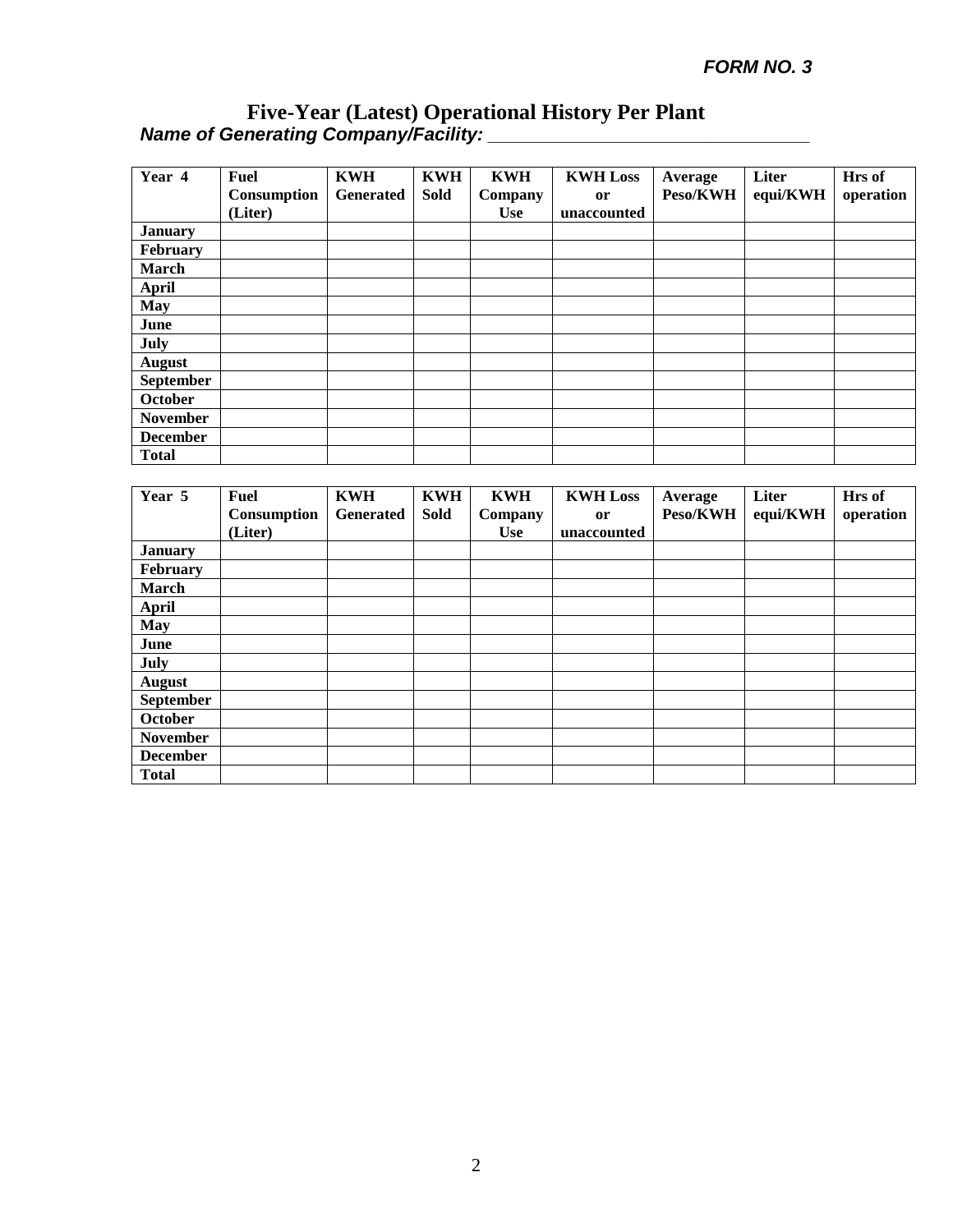| в.<br><b>Operating Expenses</b> |                     |                                          |                               |               |              |  |  |  |  |  |
|---------------------------------|---------------------|------------------------------------------|-------------------------------|---------------|--------------|--|--|--|--|--|
| Year 1                          | <b>Depreciation</b> | <b>Repairs and</b><br><b>Maintenance</b> | Administrative<br>and General | <b>Others</b> | <b>Total</b> |  |  |  |  |  |
| <b>January</b>                  |                     |                                          |                               |               |              |  |  |  |  |  |
| <b>February</b>                 |                     |                                          |                               |               |              |  |  |  |  |  |
| <b>March</b>                    |                     |                                          |                               |               |              |  |  |  |  |  |
| <b>April</b>                    |                     |                                          |                               |               |              |  |  |  |  |  |
| <b>May</b>                      |                     |                                          |                               |               |              |  |  |  |  |  |
| June                            |                     |                                          |                               |               |              |  |  |  |  |  |
| July                            |                     |                                          |                               |               |              |  |  |  |  |  |
| <b>August</b>                   |                     |                                          |                               |               |              |  |  |  |  |  |
| <b>September</b>                |                     |                                          |                               |               |              |  |  |  |  |  |
| <b>October</b>                  |                     |                                          |                               |               |              |  |  |  |  |  |
| <b>November</b>                 |                     |                                          |                               |               |              |  |  |  |  |  |
| <b>December</b>                 |                     |                                          |                               |               |              |  |  |  |  |  |
| <b>Total</b>                    |                     |                                          |                               |               |              |  |  |  |  |  |

| Year 2           | <b>Depreciation</b> | <b>Repairs and</b><br><b>Maintenance</b> | Administrative<br>and General | <b>Others</b> | <b>Total</b> |
|------------------|---------------------|------------------------------------------|-------------------------------|---------------|--------------|
| <b>January</b>   |                     |                                          |                               |               |              |
| <b>February</b>  |                     |                                          |                               |               |              |
| <b>March</b>     |                     |                                          |                               |               |              |
| <b>April</b>     |                     |                                          |                               |               |              |
| <b>May</b>       |                     |                                          |                               |               |              |
| June             |                     |                                          |                               |               |              |
| July             |                     |                                          |                               |               |              |
| <b>August</b>    |                     |                                          |                               |               |              |
| <b>September</b> |                     |                                          |                               |               |              |
| October          |                     |                                          |                               |               |              |
| <b>November</b>  |                     |                                          |                               |               |              |
| <b>December</b>  |                     |                                          |                               |               |              |
| <b>Total</b>     |                     |                                          |                               |               |              |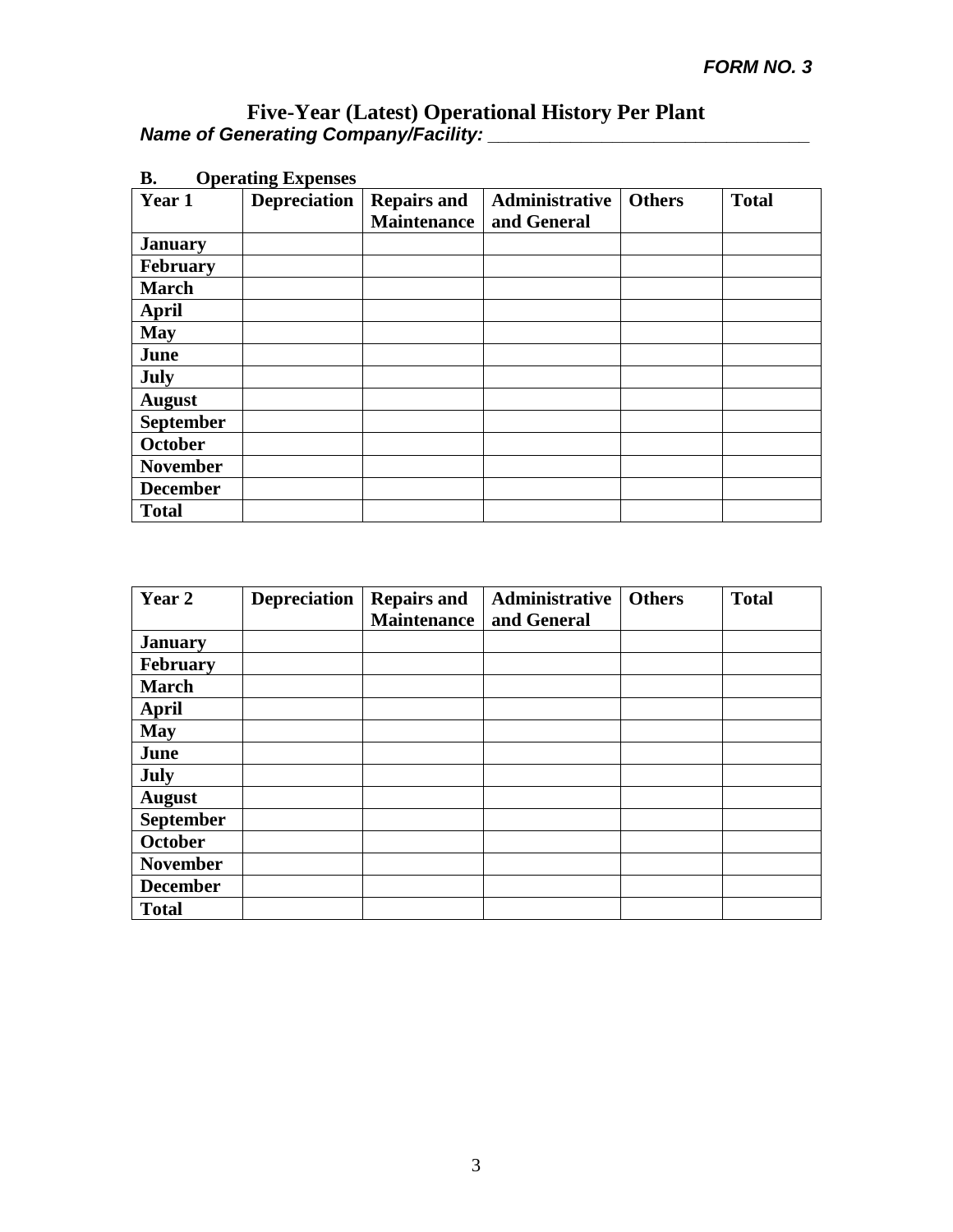| Year 3           | Depreciation | <b>Repairs and</b><br><b>Maintenance</b> | Administrative<br>and General | <b>Others</b> | <b>Total</b> |
|------------------|--------------|------------------------------------------|-------------------------------|---------------|--------------|
| <b>January</b>   |              |                                          |                               |               |              |
| February         |              |                                          |                               |               |              |
| <b>March</b>     |              |                                          |                               |               |              |
| <b>April</b>     |              |                                          |                               |               |              |
| <b>May</b>       |              |                                          |                               |               |              |
| June             |              |                                          |                               |               |              |
| July             |              |                                          |                               |               |              |
| <b>August</b>    |              |                                          |                               |               |              |
| <b>September</b> |              |                                          |                               |               |              |
| October          |              |                                          |                               |               |              |
| <b>November</b>  |              |                                          |                               |               |              |
| <b>December</b>  |              |                                          |                               |               |              |
| <b>Total</b>     |              |                                          |                               |               |              |

|                                             | <b>Five-Year (Latest) Operational History Per Plant</b> |  |
|---------------------------------------------|---------------------------------------------------------|--|
| <b>Name of Generating Company/Facility:</b> |                                                         |  |

| Year 4           | <b>Depreciation</b> | <b>Repairs and</b><br><b>Maintenance</b> | Administrative<br>and General | <b>Others</b> | <b>Total</b> |
|------------------|---------------------|------------------------------------------|-------------------------------|---------------|--------------|
| <b>January</b>   |                     |                                          |                               |               |              |
| <b>February</b>  |                     |                                          |                               |               |              |
| <b>March</b>     |                     |                                          |                               |               |              |
| April            |                     |                                          |                               |               |              |
| <b>May</b>       |                     |                                          |                               |               |              |
| June             |                     |                                          |                               |               |              |
| July             |                     |                                          |                               |               |              |
| <b>August</b>    |                     |                                          |                               |               |              |
| <b>September</b> |                     |                                          |                               |               |              |
| <b>October</b>   |                     |                                          |                               |               |              |
| <b>November</b>  |                     |                                          |                               |               |              |
| <b>December</b>  |                     |                                          |                               |               |              |
| <b>Total</b>     |                     |                                          |                               |               |              |

| Year 5           | <b>Depreciation</b> | <b>Repairs and</b><br><b>Maintenance</b> | Administrative<br>and General | <b>Others</b> | <b>Total</b> |
|------------------|---------------------|------------------------------------------|-------------------------------|---------------|--------------|
|                  |                     |                                          |                               |               |              |
| <b>January</b>   |                     |                                          |                               |               |              |
| <b>February</b>  |                     |                                          |                               |               |              |
| <b>March</b>     |                     |                                          |                               |               |              |
| April            |                     |                                          |                               |               |              |
| <b>May</b>       |                     |                                          |                               |               |              |
| June             |                     |                                          |                               |               |              |
| July             |                     |                                          |                               |               |              |
| <b>August</b>    |                     |                                          |                               |               |              |
| <b>September</b> |                     |                                          |                               |               |              |
| <b>October</b>   |                     |                                          |                               |               |              |
| <b>November</b>  |                     |                                          |                               |               |              |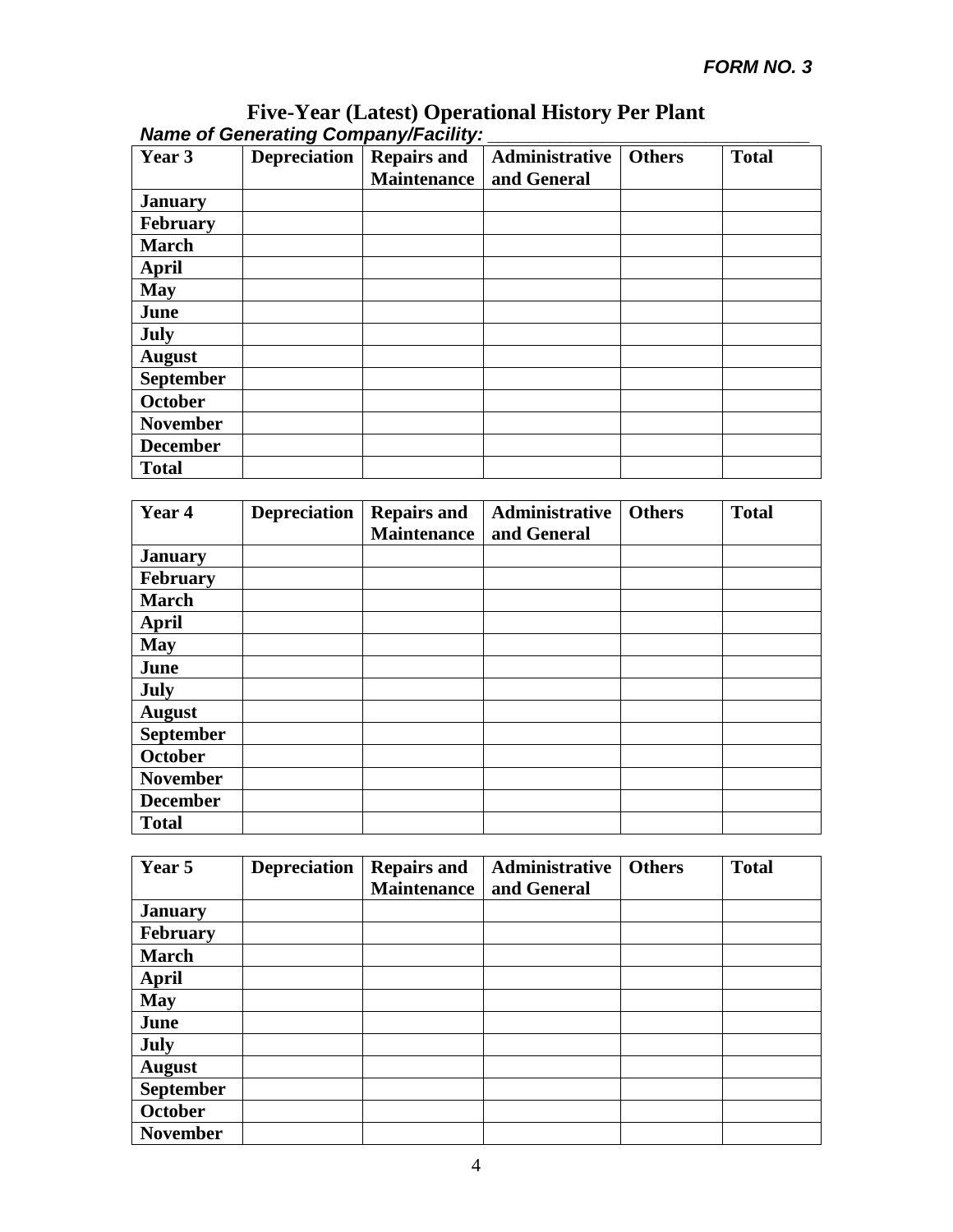|                 | $\cdots$ |  |  |
|-----------------|----------|--|--|
| <b>December</b> |          |  |  |
| <b>Total</b>    |          |  |  |

# **C. Fuel Base Prices and Heat Rates**

| Year 1        | <b>Plant</b><br><b>Efficiency</b> | <b>Peso/Million</b><br><b>BTU</b> | <b>BTU/KWH</b> | Peso/KWH |
|---------------|-----------------------------------|-----------------------------------|----------------|----------|
| <b>Bunker</b> |                                   |                                   |                |          |
| <b>Diesel</b> |                                   |                                   |                |          |
| <b>Steam</b>  |                                   |                                   |                |          |
| Coal          |                                   |                                   |                |          |
| <b>Others</b> |                                   |                                   |                |          |

| Year 2        | <b>Plant</b><br><b>Efficiency</b> | <b>Peso/Million</b><br><b>BTU</b> | <b>BTU/KWH</b> | Peso/KWH |
|---------------|-----------------------------------|-----------------------------------|----------------|----------|
| <b>Bunker</b> |                                   |                                   |                |          |
| <b>Diesel</b> |                                   |                                   |                |          |
| <b>Steam</b>  |                                   |                                   |                |          |
| Coal          |                                   |                                   |                |          |
| <b>Others</b> |                                   |                                   |                |          |

| Year <sub>3</sub>     | <b>Plant</b><br><b>Efficiency</b> | <b>Peso/Million</b><br><b>BTU</b> | <b>BTU/KWH</b> | Peso/KWH |
|-----------------------|-----------------------------------|-----------------------------------|----------------|----------|
| <b>Bunker</b>         |                                   |                                   |                |          |
| <b>Diesel</b>         |                                   |                                   |                |          |
| <b>Steam</b>          |                                   |                                   |                |          |
| Coal                  |                                   |                                   |                |          |
| Others (pls. specify) |                                   |                                   |                |          |
|                       |                                   |                                   |                |          |
|                       |                                   |                                   |                |          |

| Year <sub>4</sub> | <b>Plant</b><br><b>Efficiency</b> | <b>Peso/Million</b><br><b>BTU</b> | <b>BTU/KWH</b> | Peso/KWH |
|-------------------|-----------------------------------|-----------------------------------|----------------|----------|
| <b>Bunker</b>     |                                   |                                   |                |          |
| <b>Diesel</b>     |                                   |                                   |                |          |
| <b>Steam</b>      |                                   |                                   |                |          |
| Coal              |                                   |                                   |                |          |
| <b>Others</b>     |                                   |                                   |                |          |

| Year 5 | <b>Plant</b>      | <b>Peso/Million</b> | <b>BTU/KWH</b> | Peso/KWH |
|--------|-------------------|---------------------|----------------|----------|
|        | <b>Efficiency</b> | <b>BTU</b>          |                |          |